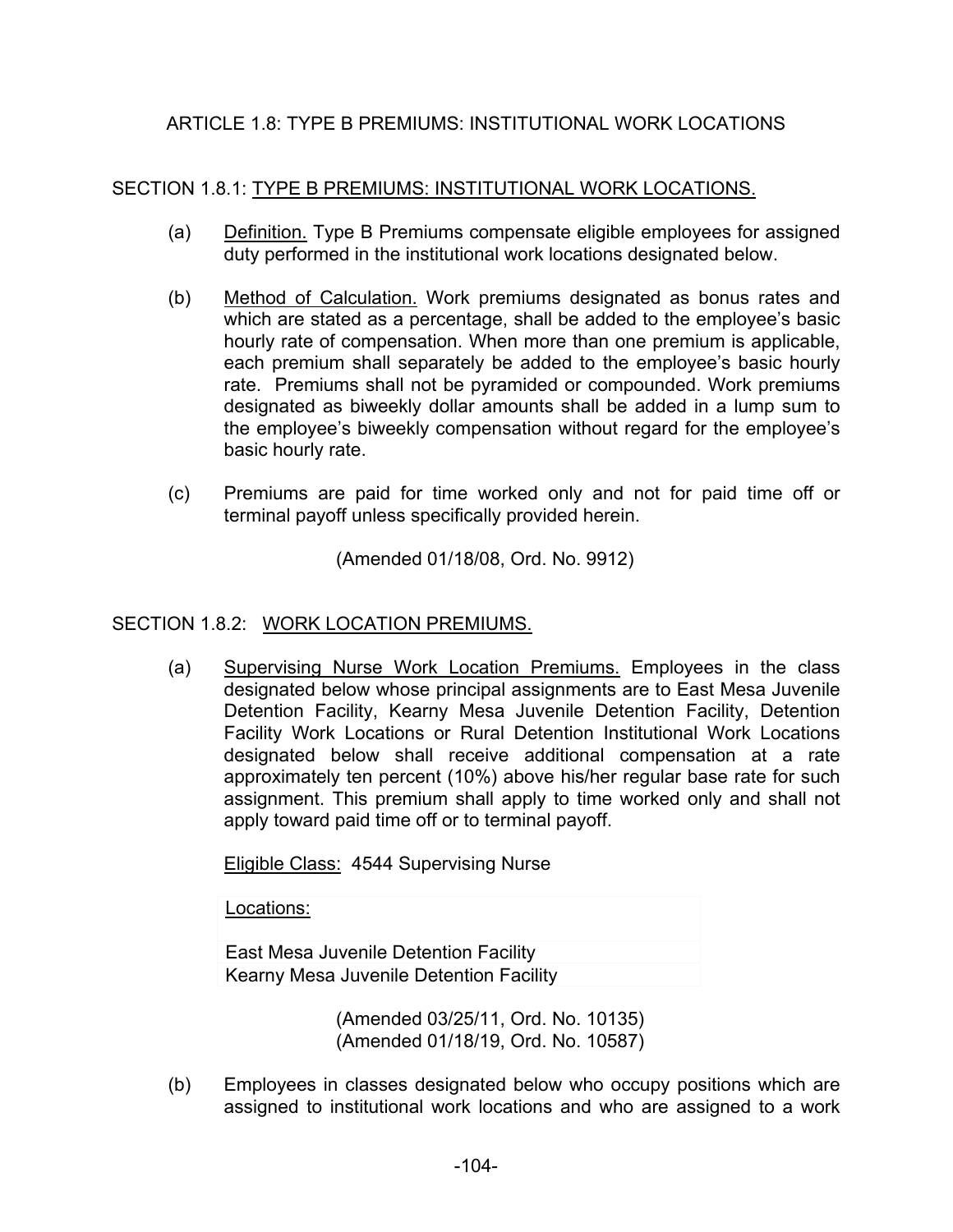station located within the specified institution, facility, locked ward or unit, or other specifically identified site, as the employee's principal work station, shall receive additional compensation of approximately five percent (5%) above their regular base pay rate for such assignment. This premium shall apply to time worked and shall not apply toward paid time off or to terminal payoff.

| <b>Institutional Work Locations</b> |                                                   |        | <b>Classes/Principal Work Therein</b>       |
|-------------------------------------|---------------------------------------------------|--------|---------------------------------------------|
| 1.                                  | <b>Health &amp; Human Services</b><br>Agency      |        |                                             |
|                                     | $\bullet$ Edgemoor                                | 007030 | <b>Sr Custodian</b>                         |
|                                     | • San Diego County<br><b>Psychiatric Hospital</b> | 007035 | <b>Health Care Agency</b><br>Housekeeper    |
|                                     |                                                   | 007036 | <b>Sr Health Care Agency</b><br>Housekeeper |
|                                     | $\bullet$ Edgemoor                                | 004615 | <b>Certified Nurse Assistant</b>            |
|                                     |                                                   |        | 004625   Licensed Vocational Nurse          |
| $\mathcal{P}$                       | <b>Sheriff's Detention Facilities</b>             | 007030 | <b>Sr Custodian</b>                         |

(Amended 10/14/16, Ord. No. 10439) (Amended 08/13/21, Ord. No. 10739)

(c) Positions in Medical and Detention Facility Locations. Eligible employees assigned to work at a medical or detention facility as his/her primary work location shall be paid twenty-five cents (\$.25) per hour in addition to the salary prescribed for his/her class for each hour worked in the following locations.

| Inpatient Units, Admissions and Screening:        |  |  |
|---------------------------------------------------|--|--|
|                                                   |  |  |
| • San Diego County Psychiatric Hospital           |  |  |
|                                                   |  |  |
| Initial Intake, Admissions and Screening of Kids: |  |  |
| <b>Polinsky Children's Center</b>                 |  |  |
|                                                   |  |  |
| <b>Medication Management:</b>                     |  |  |
| <b>Central Regional Clinic</b>                    |  |  |
| <b>East County Outpatient Clinic</b>              |  |  |
| <b>Forensic Mental Health Services</b>            |  |  |
| Grantville                                        |  |  |
| <b>North Coastal Outpatient Clinic</b>            |  |  |
| North Inland Outpatient Clinic                    |  |  |
| <b>Southeast Region Outpatient Clinic</b>         |  |  |
|                                                   |  |  |
| Jail Information                                  |  |  |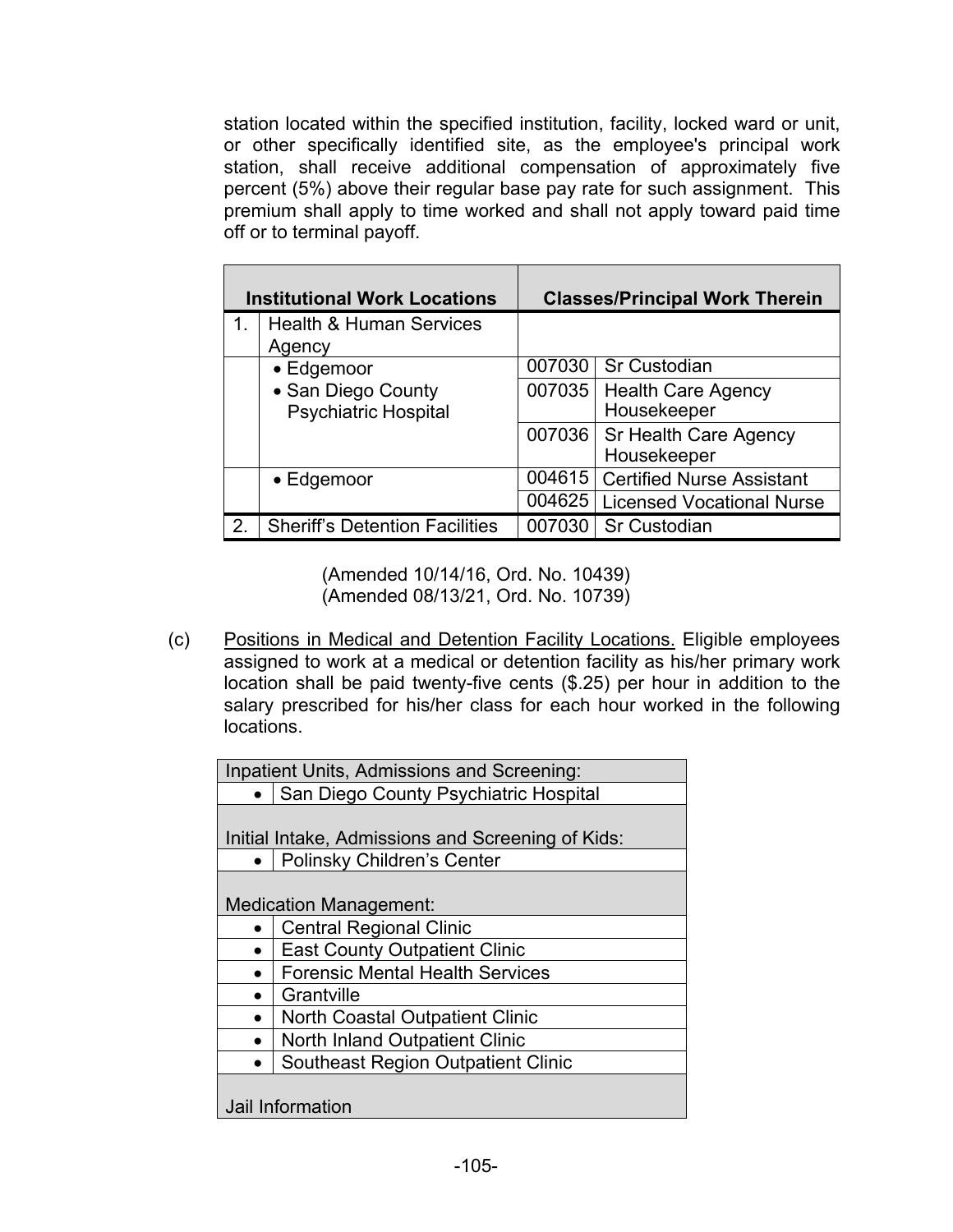| <b>Booking Section</b>                     |
|--------------------------------------------|
| <b>Release Section</b>                     |
| Dispensary of the Sheriff's Department     |
| Psychiatric Security Unit at the Jail      |
| East Mesa Juvenile Detention Facility      |
| Kearny Mesa Juvenile Detention Facility    |
| <b>Jail Kitchens</b>                       |
| <b>Sheriff's Central Production Center</b> |
| <b>Sheriff's Central Laundry</b>           |

Eligible Classes:

| ביישוט טושוש |                                                 |
|--------------|-------------------------------------------------|
| 002403       | <b>Accounting Technician</b>                    |
| 002430       | Cashier                                         |
| 002493       | <b>Account Clerk</b>                            |
| 002494       | <b>Payroll Clerk</b>                            |
| 002510       | <b>Senior Account Clerk</b>                     |
| 002511       | <b>Senior Payroll Clerk</b>                     |
| 002513       | <b>Senior Cashier</b>                           |
| 002521       | <b>Account Clerk Specialist</b>                 |
| 002650       | <b>Stock Clerk</b>                              |
| 002655       | Sr Storekeeper                                  |
| 002658       | Storekeeper II (T)                              |
| 002660       | Storekeeper                                     |
| 002664       | <b>Pharmacy Stock Clerk</b>                     |
| 002700       | <b>Office Assistant</b>                         |
| 002706       | <b>Admissions Clerk</b>                         |
| 002707       | <b>Senior Admissions Clerk</b>                  |
| 002709       | <b>Departmental Clerk</b>                       |
| 002715       | <b>Records Clerk</b>                            |
| 002729       | <b>Office Support Specialist</b>                |
| 002730       | <b>Senior Office Assistant</b>                  |
| 002745       | <b>Supervising Office Assistant</b>             |
| 002756       | <b>Administrative Secretary I</b>               |
| 002757       | <b>Administrative Secretary II</b>              |
| 003046       | <b>Health Information Management Clerk</b>      |
| 003049       | <b>Health Information Management Technician</b> |
| 003055       | Senior Health Information Management Technician |
| 004260       | <b>Pharmacy Technician</b>                      |
| 006405       | <b>Food Services Supervisor</b>                 |
| 006410       | <b>Senior Cook</b>                              |
| 006411       | Cook                                            |
| 006415       | <b>Food Services Worker</b>                     |
| 006530       | <b>Laundry Worker</b>                           |
| 007530       | <b>Sewing Room Supervisor</b>                   |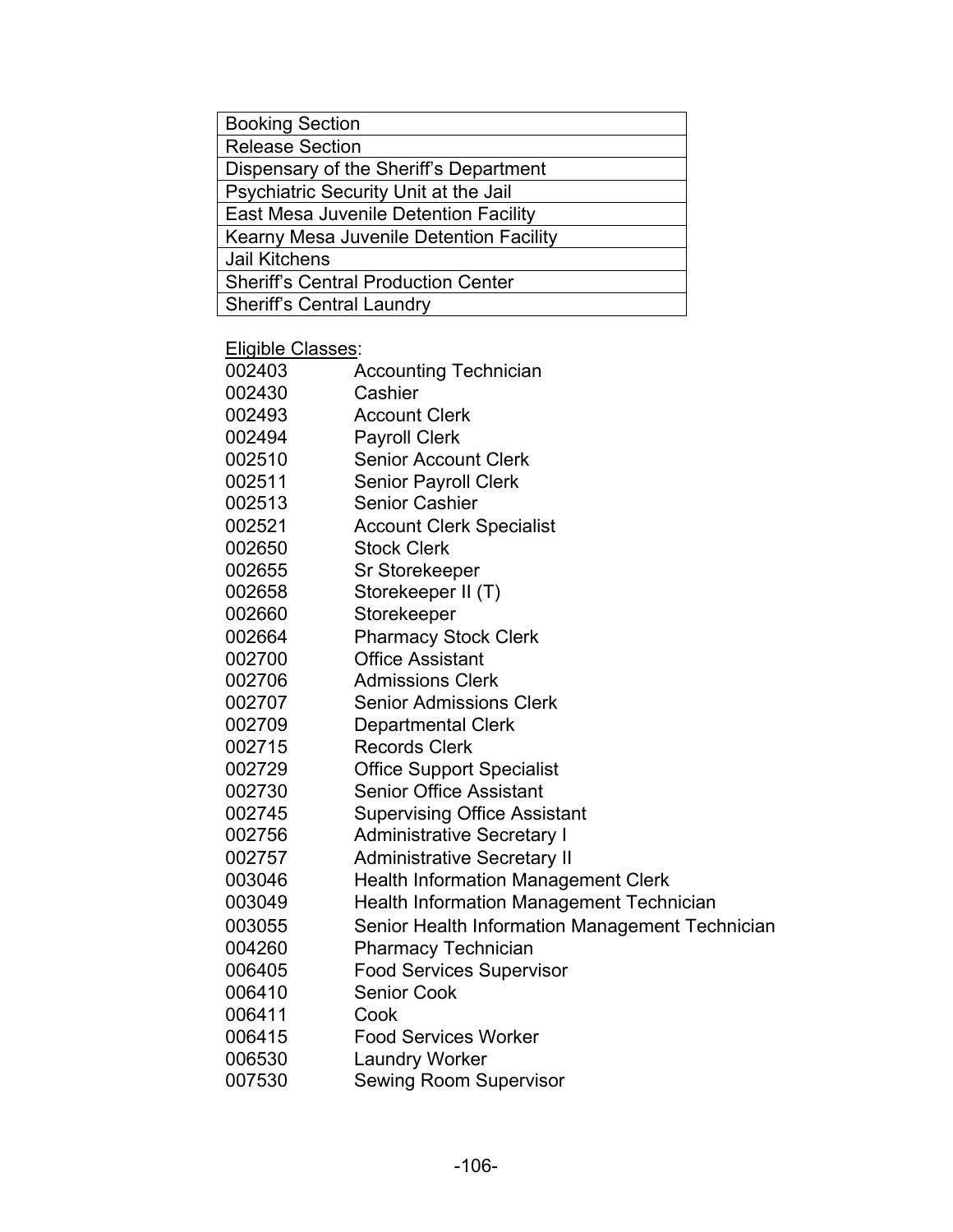(Amended 08/01/08, Ord. No. 9946) (Amended 09/25/09, Ord. No. 10008) (Amended 10/14/16, Ord. No. 10439) (Amended 09/28/18, Ord. No. 10564) (Amended 01/18/19, Ord. No. 10587) (Amended 11/22/19, Ord. No. 10627)

(d) Employees in classes designated below who occupy positions which are assigned to institutional work locations and who are assigned to a work station located within the specified institution, facility, locked ward or unit, or other specifically identified site, as the employee's principal work station, shall receive additional compensation of approximately five percent (5%) above their regular base pay rate for such assignment. This premium shall apply to time worked and shall not apply toward paid time off or to terminal payoff.

| Institutional/Principal Work Locations: |                                       |  |
|-----------------------------------------|---------------------------------------|--|
|                                         | Edgemoor                              |  |
|                                         | San Diego County Psychiatric Hospital |  |
|                                         | <b>Sheriff's Detention Facilities</b> |  |
|                                         |                                       |  |

Eligible Classes:

005050 Correctional Counselor 005051 Supervising Correctional Counselor

(e) Locked Facilities Premium. Eligible employees in the classes listed below shall be compensated an additional twenty-five cents (\$.25) per hour for each hour worked in a locked facility in the Sheriff's Department. This premium shall apply to time worked and shall not apply towards paid time off or to terminal payoff.

| Eligible Classes: |                                           |  |
|-------------------|-------------------------------------------|--|
| 002650            | <b>Stock Clerk</b>                        |  |
| 005884            | <b>Building Maintenance Engineer</b>      |  |
| 005885            | <b>Building Maintenance Supervisor</b>    |  |
| 005905            | Carpenter                                 |  |
| 005920            | Electrician                               |  |
| 005930            | Mason                                     |  |
| 005940            | Painter                                   |  |
| 005950            | Plumber                                   |  |
| 005960            | Air Conditioning & Refrigeration Mechanic |  |
| 006161            | Electronic Security & Systems Technician  |  |
| 006180            | Welder                                    |  |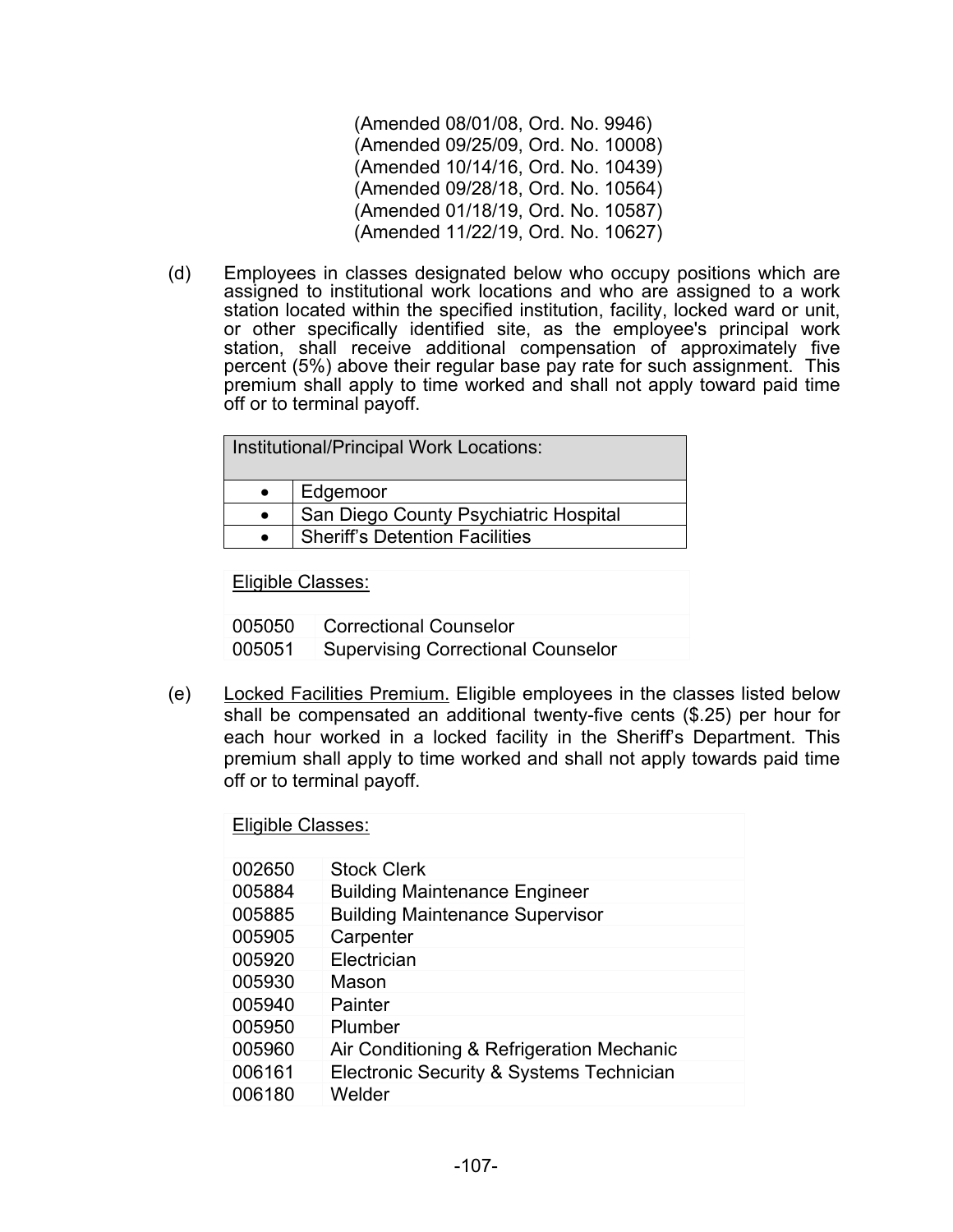Eligible Classes:

| 006200 | <b>Building Maintenance Assistant</b> |
|--------|---------------------------------------|
| 006204 | <b>Carpenter Assistant</b>            |
| 006224 | <b>Painter Assistant</b>              |
| 006230 | Plumber Assistant (T)                 |
| 006410 | <b>Senior Cook</b>                    |
| 006510 | <b>Senior Laundry Worker</b>          |
| 007030 | <b>Senior Custodian</b>               |
| 007099 | <b>Sheriffs Range Guard</b>           |

(Repealed 01/18/08, Ord. No. 9912) (Added 01/18/08, Ord. No. 9912) (Amended 09/25/09, Ord. No. 10008) (Amended 08/05/16, Ord. No. 10432)

# SECTION 1.8.3: MEDICAL AND DETENTION FACILITY ASSIGNMENT.

(Repealed 01/18/08, Ord. No. 9912)

### SECTION 1.8.4: PROBATION INSTITUTIONAL EMPLOYEES PREMIUM.

(a) Eligible employees with a normal full-time schedule of eighty (80) or eighty-four (84) working hours per biweekly pay period who works in a twenty four (24) hour institutional facility work location specifically designated below shall receive additional compensation at a rate approximately two and one-half percent (2.5%) above the employee's regular base rate for such assignment. This premium shall apply to time worked and shall not apply toward paid time off or to terminal pay.

| Eligible Classes: |                                                 |  |
|-------------------|-------------------------------------------------|--|
|                   |                                                 |  |
|                   | 005065   Deputy Probation Officer               |  |
| 005068            | Correctional Deputy Probation Officer I         |  |
| 005069            | <b>Correctional Deputy Probation Officer II</b> |  |
| 005090            | <b>Senior Probation Officer</b>                 |  |

(b) Institutional/Principal Work Locations: Girls Rehabilitation; Kearny Mesa Juvenile Detention Facility; East Mesa Juvenile Detention Facility

Eligible employees with a normal full-time schedule of eighty (80) or eighty-four (84) working hours per biweekly pay period whose principal assignment is a twenty-four (24) hour institution shall be paid at a rate which is two and one-half percent (2.5%) higher than their hourly rate. This premium shall apply to time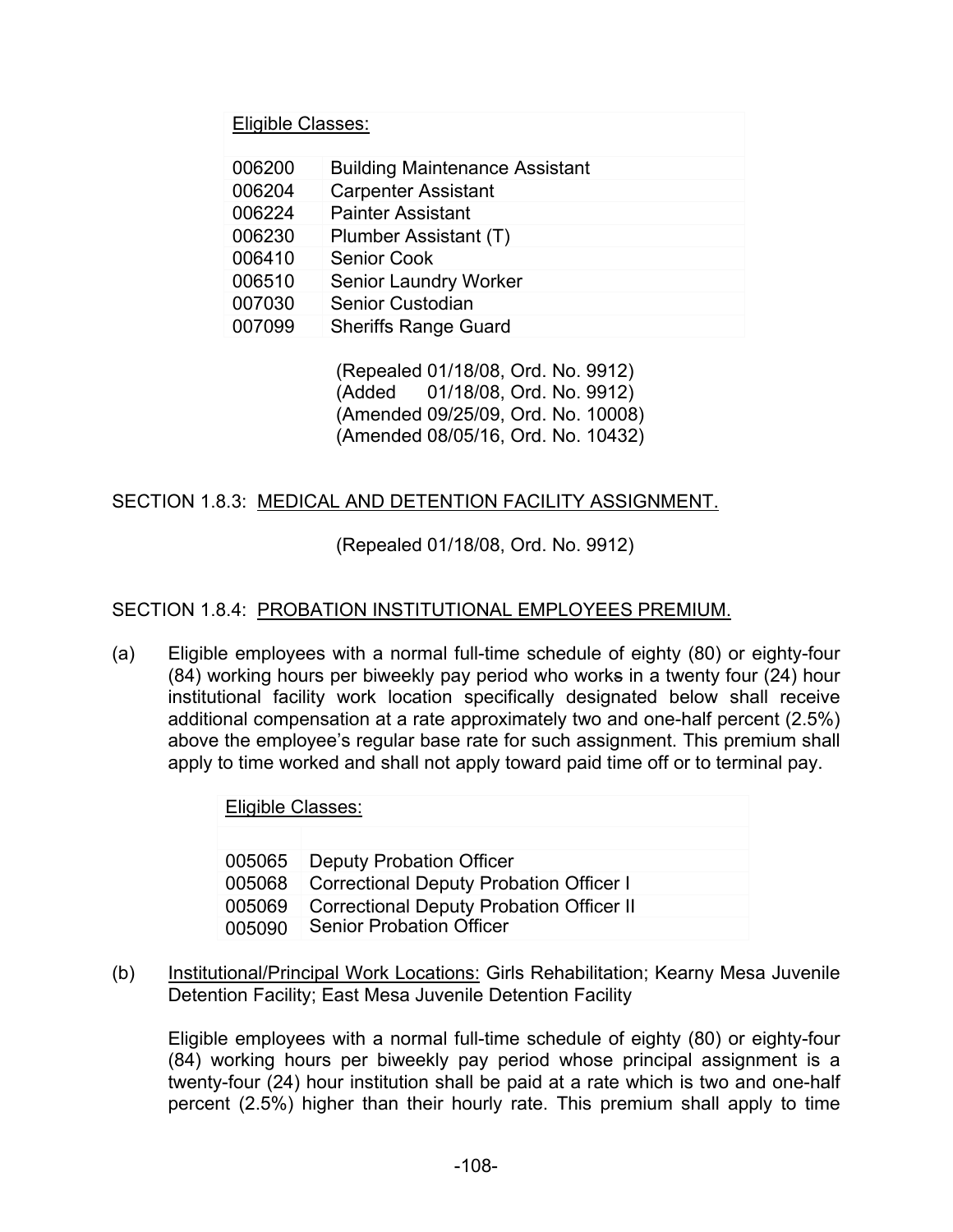worked and shall not apply toward paid time off or to terminal pay.

Eligible Classes:

005115 Supervising Probation Officer

(Amended 05/14/93, Ord. No. 8227) (Amended 07/03/98, Ord. No. 8932) (Amended 08/14/98, Ord. No. 8947) (Amended 01/18/08, Ord. No. 9912) (Amended 07/12/13, Ord. No. 10269) (Amended 09/20/13, Ord. No. 10291) (Amended 01/18/19, Ord. No. 10587)

## SECTION 1.8.5: SHERIFF'S DETENTION FACILITY ASSIGNMENT.

(Repealed 01/18/08, Ord. No. 9912)

SECTION 1.8.6: JAIL INSTITUTIONAL/DETENTION FACILITY WORK LOCATIONS. Employees in classifications designated below whose principal assignments are to jail institutional/detention facility work locations specifically designated below shall receive additional compensation at a rate approximately ten percent (10%) above their regular base rate for such assignment.

| <b>Designated Detention</b><br><b>Facility Work Locations</b> | <b>Eligible Classes</b>                |
|---------------------------------------------------------------|----------------------------------------|
| 1. San Diego Central Jail                                     | 004525 Psychiatric Nurse               |
| 2. Las Colinas Detention and Reentry                          | 004527 Psychiatric Clinical Nurse Spec |
| Facility                                                      | 004618 Psychiatric Technician          |
| 3. East Mesa Reentry Facility                                 |                                        |
| 4. George F. Bailey Detention Facility                        |                                        |
| 5. South Bay Detention Facility                               |                                        |
| 6. Vista Detention Facility                                   |                                        |
| 7. Psychiatric Security Units (PSU) at:                       |                                        |
| San Diego Central Jail                                        |                                        |
| George F. Bailey Detention Facility                           |                                        |
| Las Colinas Detention and Reentry                             |                                        |
| Facility                                                      |                                        |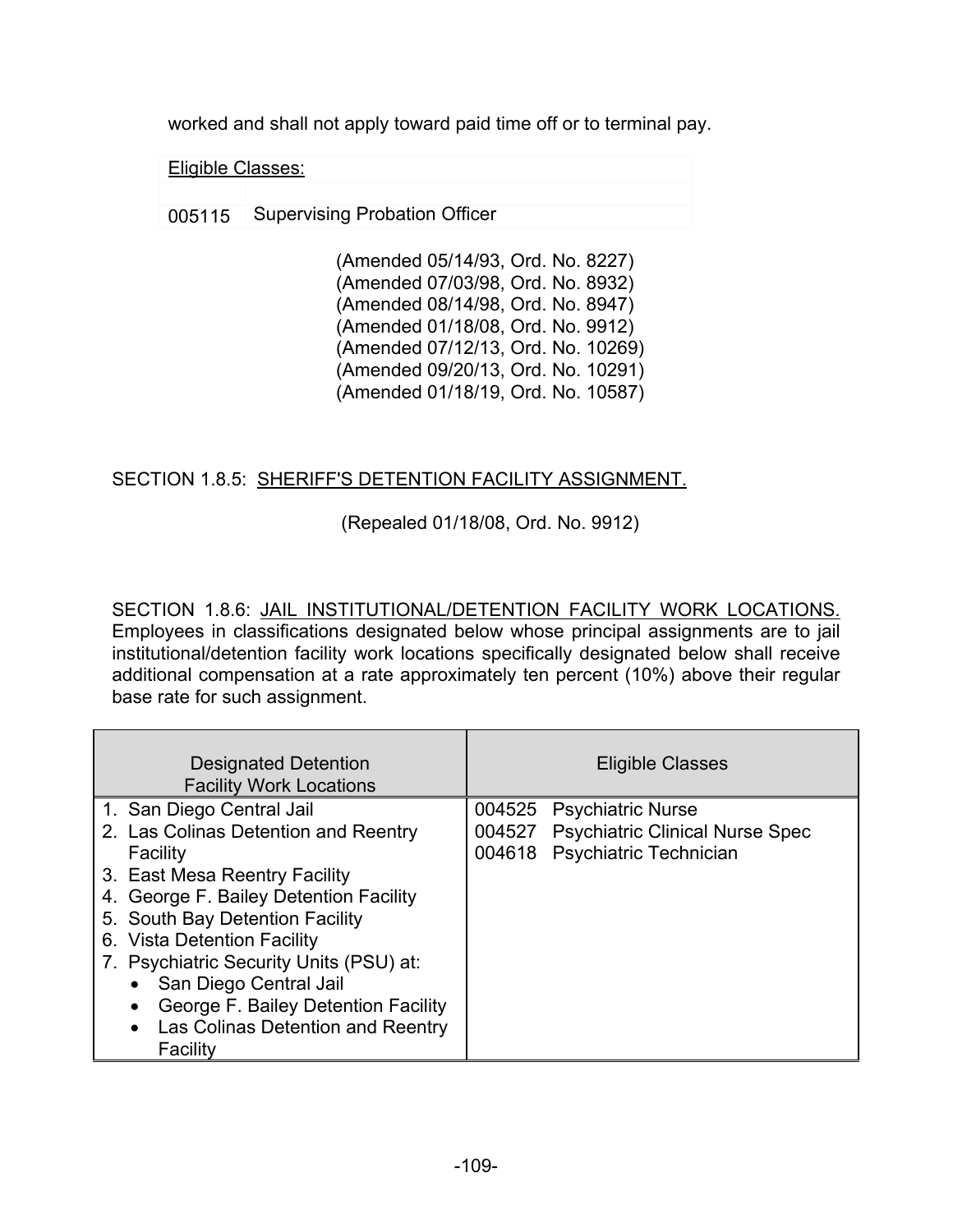| <b>Juvenile Detention Facilities</b>     | <b>Eligible Classes</b>                      |
|------------------------------------------|----------------------------------------------|
| 1. East Mesa Juvenile Detention Facility | 004517 Certified Nurse Practitioner          |
| 2. Kearny Mesa Juvenile Detention        | 004525 Psychiatric Nurse                     |
| Facility                                 | 004527 Psychiatric Clinical Nurse Specialist |
|                                          | 004538 Staff Nurse                           |
|                                          | 004618 Psychiatric Technician                |
|                                          | 004625 Licensed Vocational Nurse             |

(Added 05/03/91, Ord. No. 7904) (Amended 10/18/91, Ord. No. 7990) (Amended 12/13/91, Ord. No. 8014) (Amended 09/29/95, Ord. No. 8589) (Amended 03/15/96, Ord. No. 8650) (Amended 05/23/97, Ord. No. 8793) (Amended 07/03/98, Ord. No. 8932) (Amended 09/25/98, Ord. No. 8959) (Amended 07/17/01, Ord. No. 9356) (Amended 12/04/01, Ord. No. 9405) (Amended 06/27/03, Ord. No. 9562) (Amended 08/08/03, Ord. No. 9586) (Amended 09/05/03, Ord. No. 9586) (Amended 10/01/04, Ord. No. 9677) (Amended 12/24/04, Ord. No. 9688) (Amended 04/01/05, Ord. No. 9708) (Amended 01/20/06, Ord. No. 9748) (Amended 09/29/06, Ord. No. 9799) (Amended 01/18/08, Ord. No. 9912) (Amended 09/25/09, Ord. No. 10008) (Amended 03/25/11, Ord. No. 10135) (Amended 01/10/14, Ord. No. 10314) (Amended 10/31/14, Ord. No. 10354) (Amended 01/18/19, Ord. No. 10587)

SECTION 1.8.7: DETENTION FACILITY LOCATIONS: SHERIFF'S SOCIAL WORK UNIT. An eligible employee in a classification designated below whose principal assignment is to detention facility work locations specifically designated below shall receive additional compensation at a rate approximately ten percent (10%) above the employee's regular base rate for such assignment. This premium shall apply to time worked but shall not apply to terminal payoff.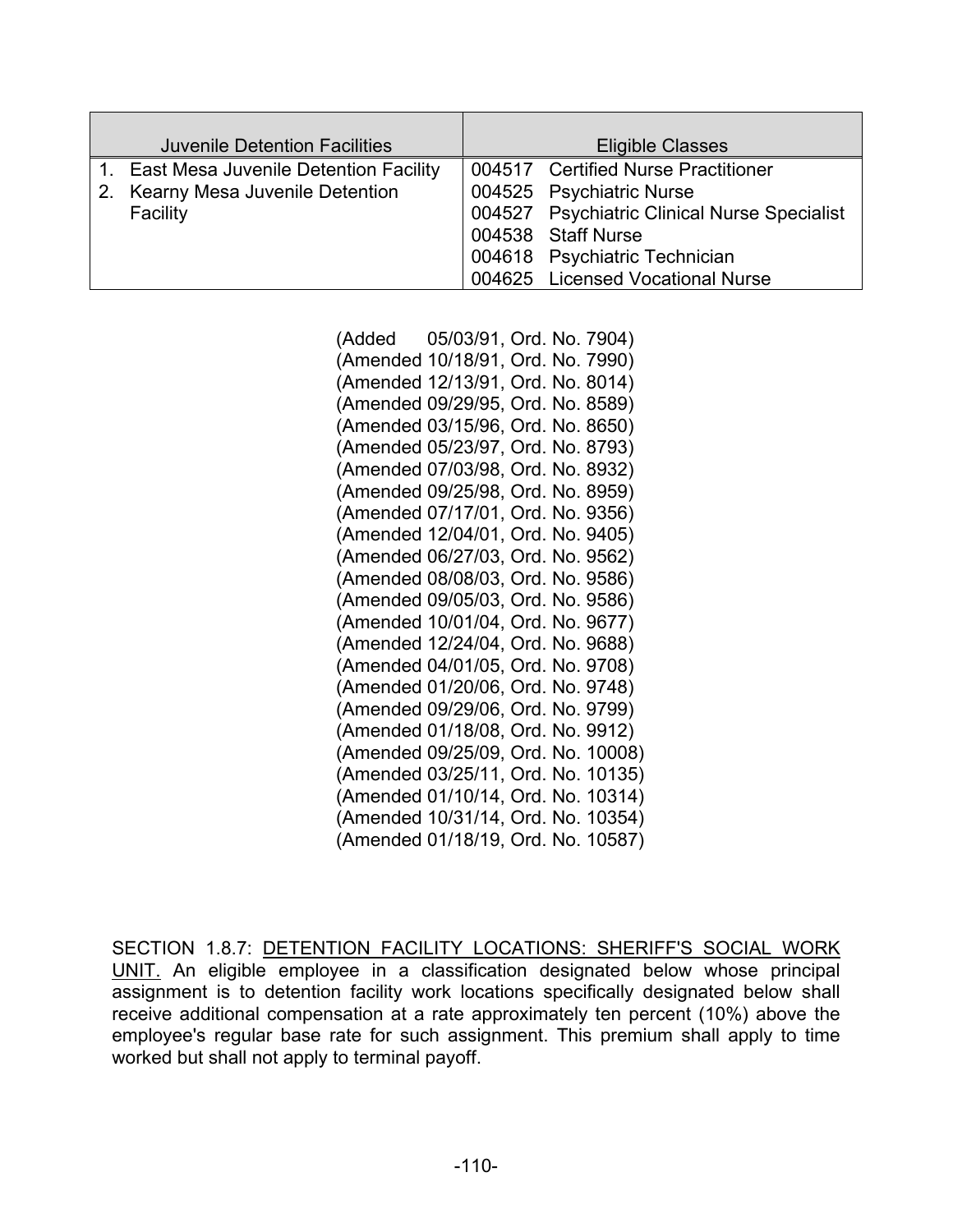| <b>Detention Facility Work Locations</b> |                                              |  |
|------------------------------------------|----------------------------------------------|--|
|                                          | • San Diego Central Jail                     |  |
|                                          | • Las Colinas Detention and Reentry Facility |  |
|                                          | •   Vista Detention Facility                 |  |
| $\bullet$                                | George F. Bailey Detention Facility          |  |

#### Eligible Classes:

| 004407   Recreational Therapist                             |
|-------------------------------------------------------------|
| 005031   Chaplain Coordinator                               |
| 005279 Sheriff's Detention, Mental Health Clinician         |
| 005280   Sheriff's Detention, Chief Mental Health Clinician |
|                                                             |

(Added 07/17/01, Ord. No. 9356) (Amended 04/02/04, Ord. No. 9630) (Amended 06/23/06, Ord. No. 9786) (Amended 01/18/08, Ord. No. 9912) (Amended 01/10/14, Ord. No. 10314) (Amended 10/31/14, Ord. No. 10354) (Amended 10/02/15, Ord. No. 10391)

SECTION 1.8.8: SAN DIEGO COUNTY PSYCHIATRIC HOSPITAL. Employees in classifications designated below whose principal assignment is to the San Diego County Psychiatric Hospital shall receive additional compensation above their regular base rate for such assignment at the approximate rate specified below:

| Eligible Classes:<br>Percent |                                      |     |
|------------------------------|--------------------------------------|-----|
| 004497                       | <b>Assistant Director of Nursing</b> | 10% |
| 004525                       | <b>Psychiatric Nurse</b>             | 10% |
| 004544                       | <b>Supervising Nurse</b>             | 15% |
| 004618                       | Psychiatric Technician               | 10% |
| 004625                       | <b>Licensed Vocational Nurse</b>     | 10% |

(Added 01/20/06, Ord. No. 9748) (Amended 03/31/06, Ord. No. 9961) (Amended 01/18/08, Ord. No. 9912) (Amended 09/28/18, Ord. No. 10564) (Amended 10/25/19, Ord. No. 10627)

SECTION 1.8.9: INMATE SUPERVISION PREMIUM. An employee, as designated by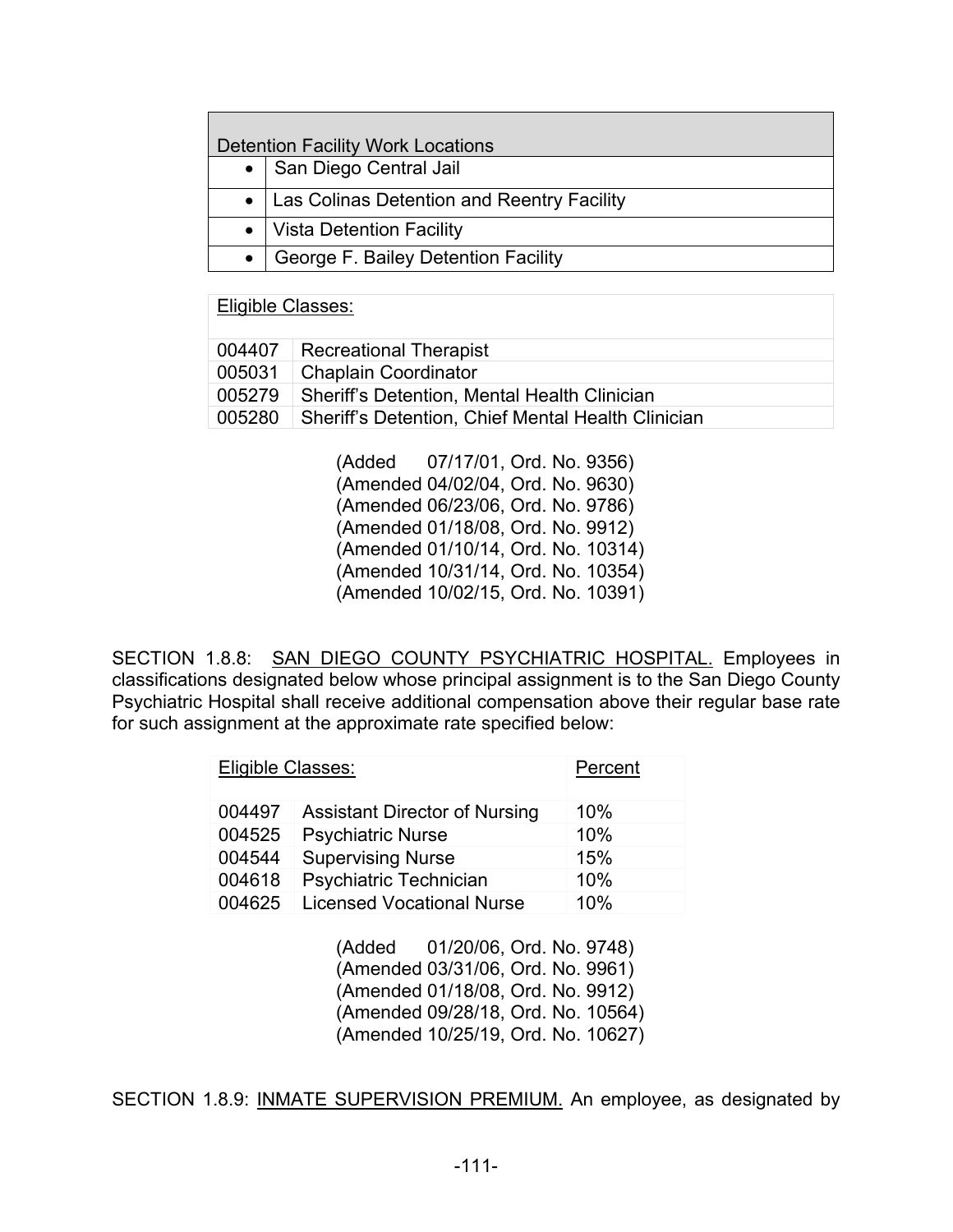the appointing authority, in the eligible classes listed below shall be paid an additional one dollar and twenty-five cents (\$1.25) per hour for the supervision of Sheriff's inmates. This premium shall not apply towards paid time off or terminal payoff. This premium shall only apply to time worked.

| <b>Eligible Classes:</b> |                                                |  |  |  |
|--------------------------|------------------------------------------------|--|--|--|
|                          |                                                |  |  |  |
| 002650                   | <b>Stock Clerk</b>                             |  |  |  |
| 002655                   | Sr Storekeeper                                 |  |  |  |
| 002658                   | Storekeeper II (T)                             |  |  |  |
| 002660                   | Storekeeper                                    |  |  |  |
| 005789                   | <b>Sheriff's Commissary Stores Supervisor</b>  |  |  |  |
| 005884                   | <b>Building Maintenance Engineer</b>           |  |  |  |
| 005905                   | Carpenter                                      |  |  |  |
| 005920                   | Electrician                                    |  |  |  |
| 005930                   | Mason                                          |  |  |  |
| 005940                   | Painter                                        |  |  |  |
| 005950                   | Plumber                                        |  |  |  |
| 005960                   | Air Conditioning & Refrigeration Mechanic      |  |  |  |
| 006161                   | Electronic Security & Systems Technician       |  |  |  |
| 006180                   | Welder                                         |  |  |  |
| 006200                   | <b>Building Maintenance Engineer Assistant</b> |  |  |  |
| 006405                   | <b>Food Services Supervisor</b>                |  |  |  |
| 006410                   | <b>Senior Cook</b>                             |  |  |  |
| 006411                   | Cook                                           |  |  |  |
| 006415                   | <b>Food Service Worker</b>                     |  |  |  |
| 006510                   | <b>Senior Laundry Worker</b>                   |  |  |  |
| 006509                   | <b>Laundry Supervisor</b>                      |  |  |  |
| 006530                   | <b>Laundry Worker</b>                          |  |  |  |
| 007030                   | <b>Senior Custodian</b>                        |  |  |  |
| 007069                   | <b>Wastewater Plant Operator III</b>           |  |  |  |
| 007070                   | <b>Wastewater Plant Operator II</b>            |  |  |  |
| 007099                   | <b>Sheriff's Range Guard</b>                   |  |  |  |
| 007515                   | <b>Stores Delivery Driver</b>                  |  |  |  |
| 007516                   | <b>Delivery Vehicle Driver</b>                 |  |  |  |
| 007530                   | <b>Sewing Room Supervisor</b>                  |  |  |  |

(Added 06/23/06, Ord. No. 9786) (Amended 09/29/06, Ord. No. 9799) (Amended 01/18/08, Ord. No. 9912) (Amended 10/14/16, Ord. No. 10439)

SECTION 1.8.10: PSYCHIATRIC HOSPITAL LOCATION PREMIUM. Employees in classifications designated below whose principal assignment is to the psychiatric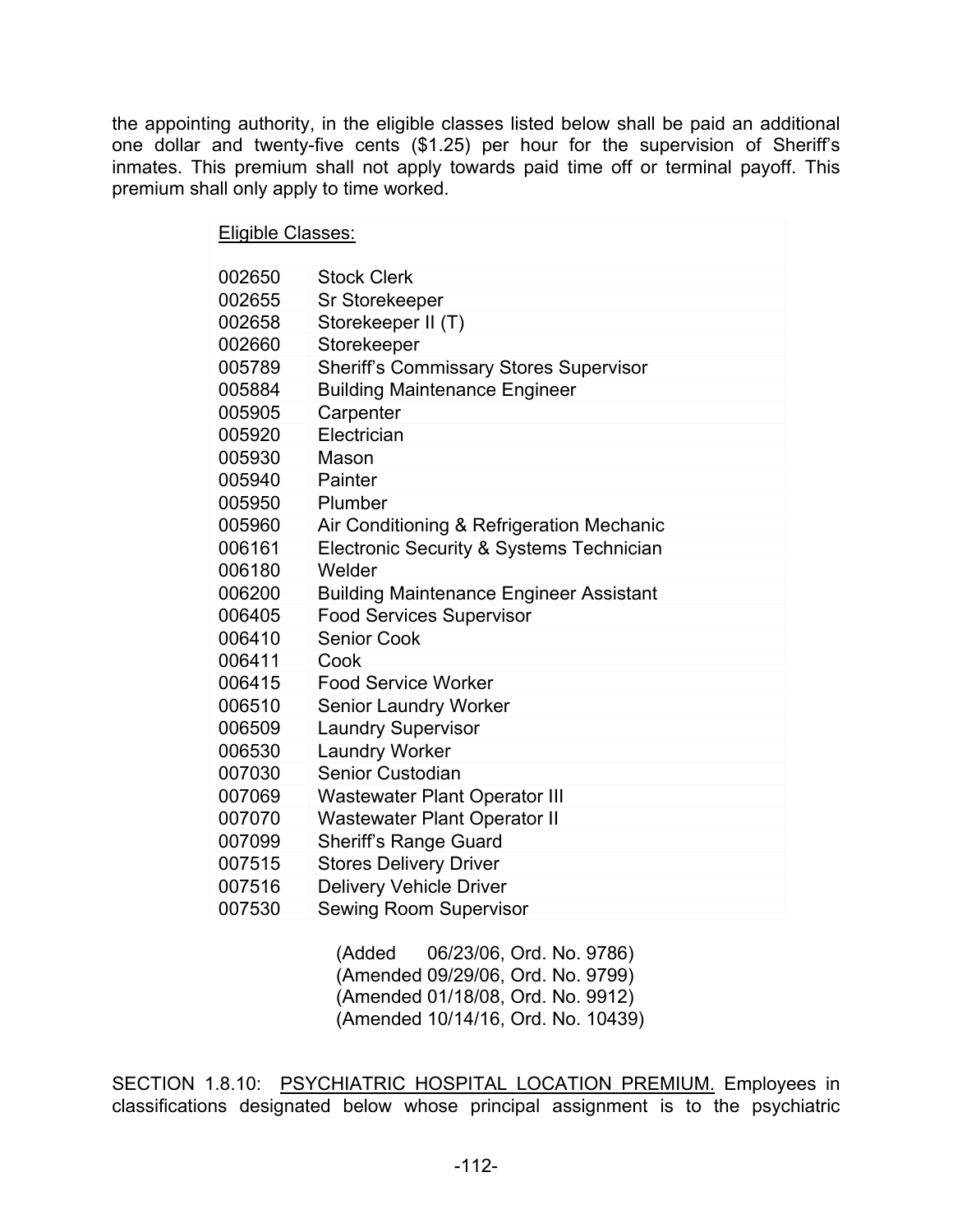hospital shall receive additional compensation at a rate of five percent (5%) above their regular base rate for such assignment. This premium shall not apply towards paid time off or terminal payoff.

Eligible Classes:

| 004162 | <b>Medical Consultant</b>              |  |
|--------|----------------------------------------|--|
| 004196 | Psychiatrist                           |  |
| 004198 | <b>Psychiatrist Resident</b>           |  |
| 004199 | <b>Psychiatrist-Specialist</b>         |  |
| 004406 | <b>Recreational Therapy Aide</b>       |  |
| 004407 | <b>Recreational Therapist</b>          |  |
| 004533 | <b>Inservice Education Coordinator</b> |  |
| 004839 | <b>Mental Health Aide</b>              |  |
| 005102 | Licensed Mental Health Clinician       |  |
|        |                                        |  |
|        |                                        |  |

|  | (Added 06/23/06, Ord. No. 9786)    |
|--|------------------------------------|
|  | (Amended 04/27/07, Ord. No. 9838)  |
|  | (Amended 01/18/08, Ord. No. 9912)  |
|  | (Amended 09/25/09, Ord. No. 10008) |
|  | (Amended 05/21/10, Ord. No. 10051) |
|  | (Amended 02/11/11, Ord. No. 10106) |
|  | (Amended 09/28/18, Ord. No. 10564) |
|  | (Amended 11/22/19, Ord. No. 10627) |
|  |                                    |